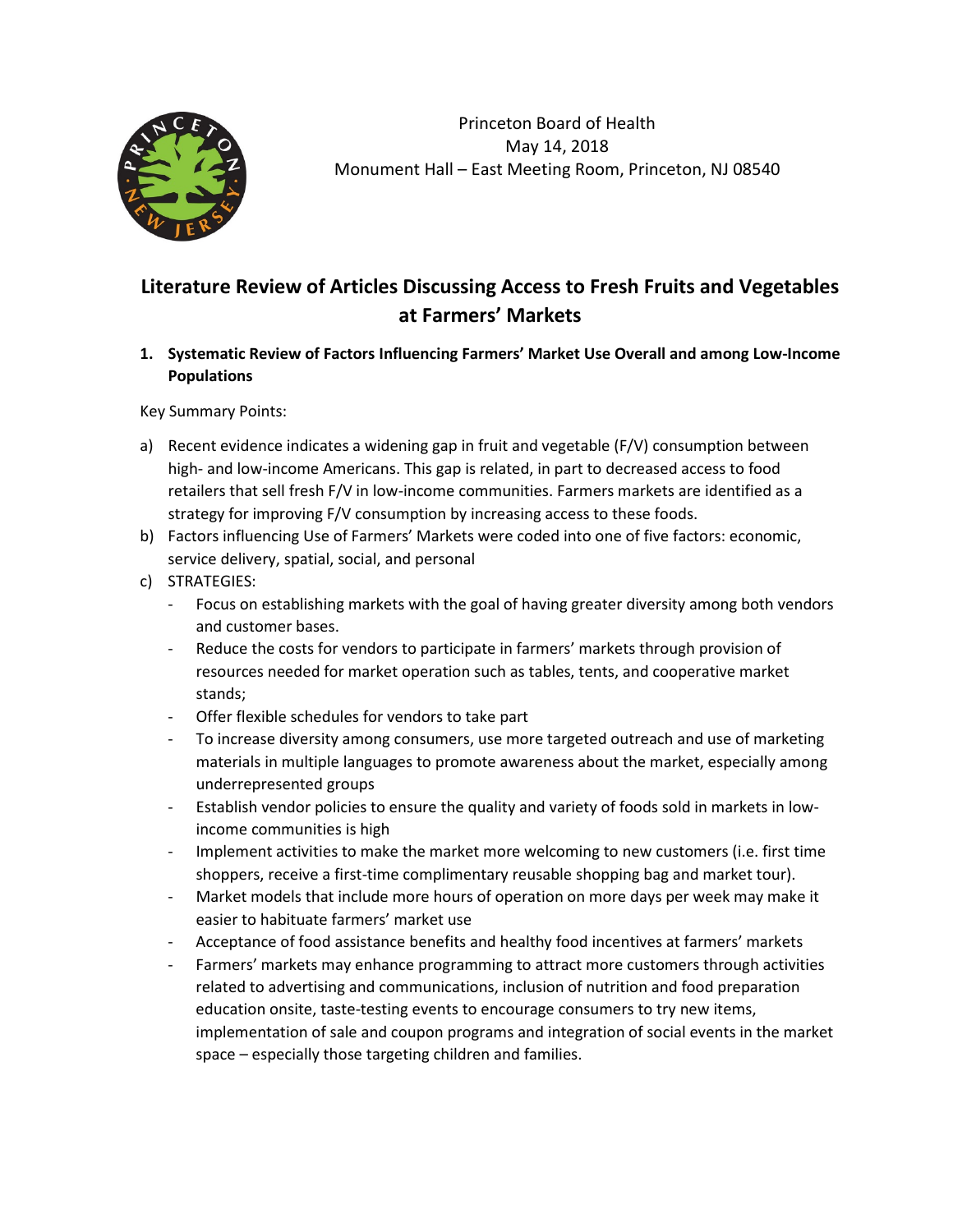## **2. Identifying with Values: Examining Organizational Culture in Farmers Markets**

Key Summary Points:

- a) Study examines culture, values, and identification in farmers' markets as organizations that function as an alternative to the mainstream food/grocery industry.
- b) Findings indicate that individuals identified with four main values of farmers markets through their communication: economic interests, nostalgia, fellowship, and education.
- c) Farmers' markets are characterized by their unique structure and relatively loose hierarchy (typically administered by market managers)
- d) Values are important for all market constituents farmers' markets' form of direct marketing can "build relationships through one-on-one interaction, from which emerge loyalty, trust, and reliability," and that "growing interest among some consumers in caring for the earth and their bodies has led many to seek out organic farm produce"
- e) VALUES:
	- I. Economic interests: Quality Products, and Local Economy were important values which market consituents identified with.
	- II. Nostalgia: Participants often referred to feeling nostalgic when they visited the markets, whether it was reminiscing about their childhood or seeking opportunities to "get back to our roots"
	- III. Fellowship: Whether among members of their own family or with other market constituents, participants voiced the importance of fellowship at the markets. Descriptors such as "We're like family here" or "There's really a sense of community" were often used by participants to explain markets.
- f) Does the community see the market impact in the same way that market members do or does this represent a small community about which the larger community in unaware?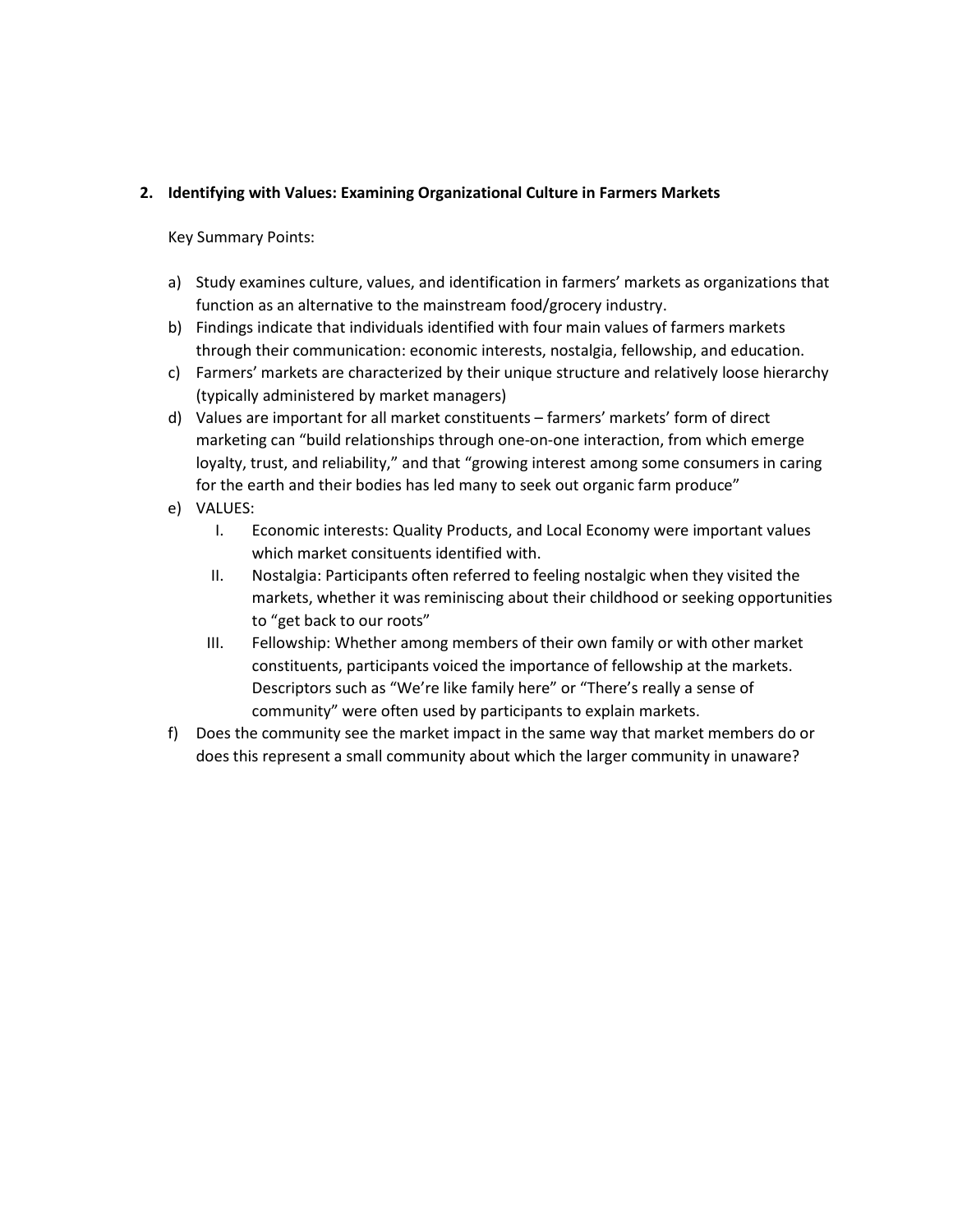#### **3. Chapter 4: Farmers Markets**

Key Summary Points:

Strategies: Public Health Role in supporting existing markers, with an emphasis on providing nutrition assistance program benefits at the markets.

- a. Accepting nutrition assistance program benefits at Farmers' Markets
- b. Implementing incentive programs at Farmers' Markets
- c. Working with Farmers' Markets in Underserved Communities
- d. Research programs at the U.S. Department of Agriculture Related to Farmers Markets
	- a. USDA-wide
	- b. Agricultural Marketing Service
	- c. Food and Nutrition Service (FNS)
		- i. Supplemental Nutrition Assistance Program (SNAP)
		- ii. Special Supplemental program for WIC Farmers Market Nutrition Program (FMNP)
		- iii. Senior Farmers Market Nutrition Program (SFMNP)
		- iv. WIC Cash Value Vouchers (CVVs)
		- v. SNAP-Education (SNAP-Ed)
- e. Collaborate with market managers
- f. Provide training, technical assistance and education for stakeholders who operate farmers market. There are opportunities for training in marketing, market management, and education
- g. Partner with social service and faith-based organizations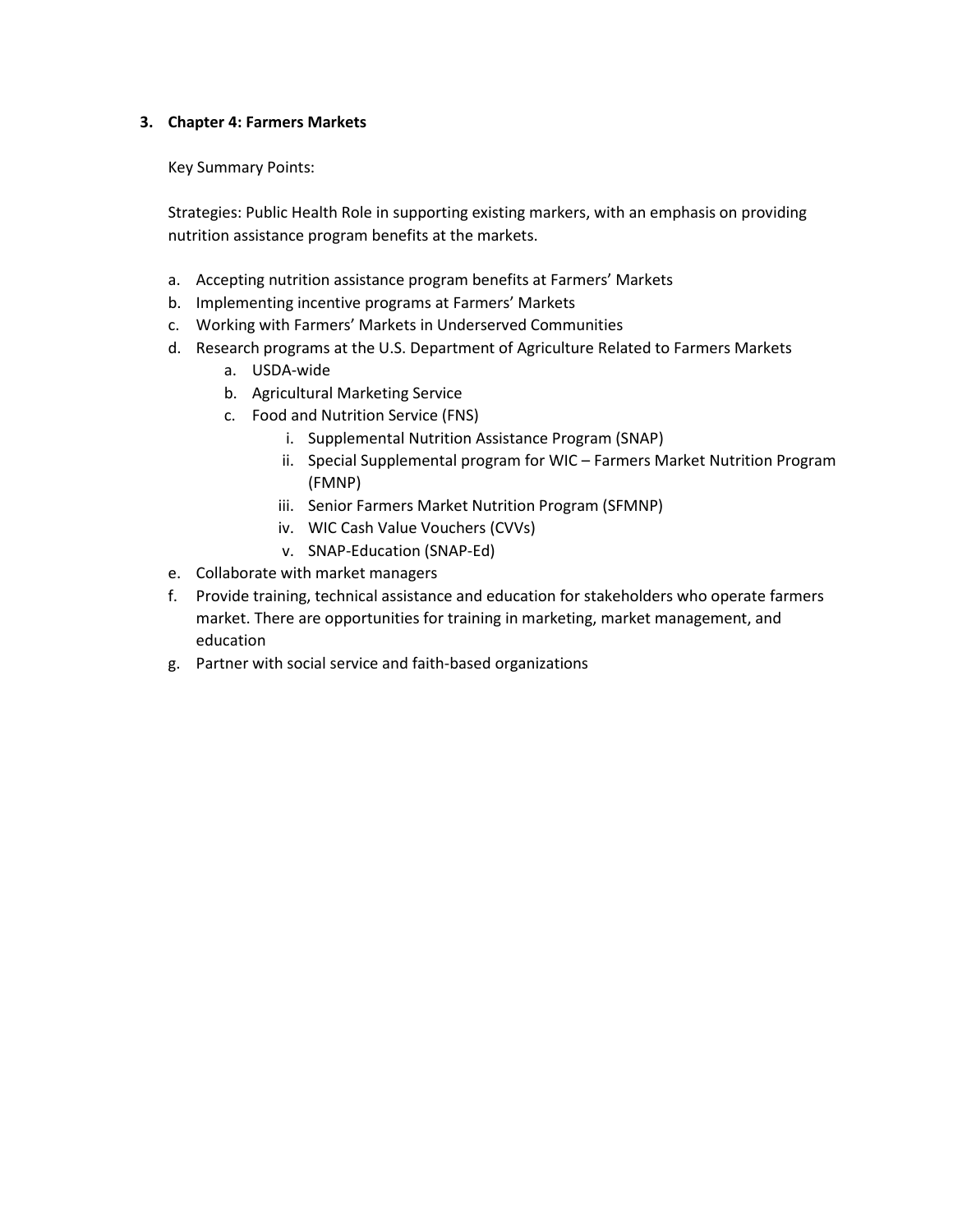#### **4. University of Maryland Extension: A Booth at the Farmers' Market: Profit or Loss**

Key Summary Points:

- a. Major advantages to producers who sell at farmers' market
	- i. Command best prices (receive 40-70% more than selling through wholesale outlets)
	- ii. Producers have limited liability for customers, because they are not on the farmers' premises
	- iii. Parking space, restroom, and other facilities are not the farmers' responsibility
	- iv. Attracting customers is a function of the market. Marketing techniques may be unfamiliar to many farmers
- b. Major **DISADVANTAGES** to farmers include:
	- i. Time required to transport and sell
	- ii. Market hours controlled by the policies set for the farmers' market; advertising – or lack of it – is controlled by the market. Markets that are poorly located may not attract consumers
	- iii. Many market vendors don't have a good accounting of the true costs of participating in their markets (booth rental, total labor, transportation, equipment, product liability insurance, state and local licenses and permit fees, etc.)

When working with market manager, encourage vendors to measure true profitability from a market before implementing strategies to improve it.